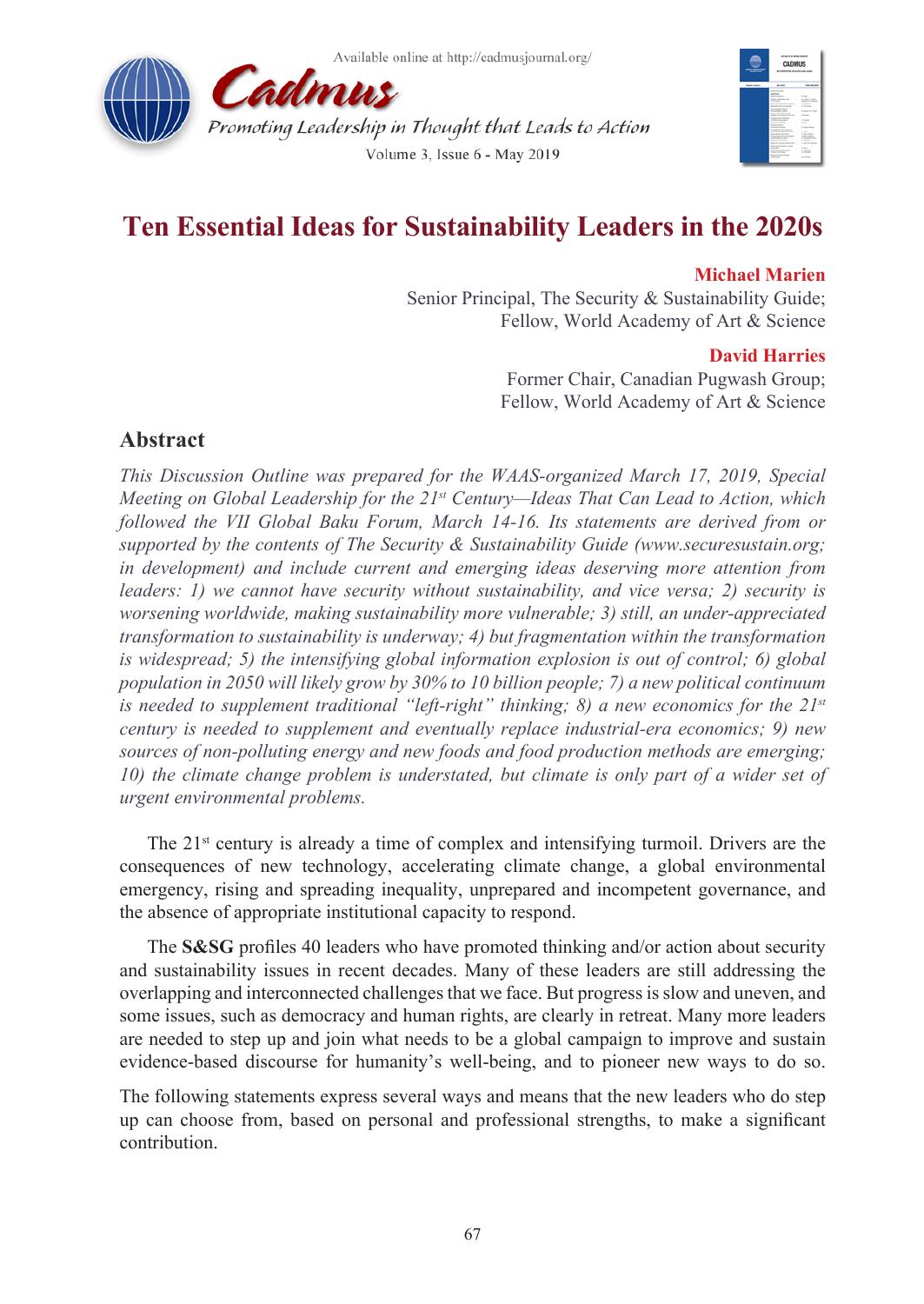- 1. Acknowledge a fundamental fact. *We cannot have security without sustainability, nor sustainability without security.* Too few national and international leaders and opinionmakers see this connection to promote steady progress on global wicked problems such as climate change—a powerful multiplier of the damaging effects of other problems and cyber-insecurity, where governments only now are beginning to consider laws and policies to cope. Sustainability can be better advanced if seen as a matter of global *and* national security. And security can be better achieved when climate change and other sustainability concerns are included in a broader framework that also includes cybersecurity.
- 2. Address grim realities. *Security, in all its forms, is worsening worldwide, which means that sustainability is becoming more vulnerable.* The major powers (the United States, China, and Russia, but especially the US), are clearly engaged in arms racing, which all three deny. Trillions of dollars being spent and planned to be spent on nuclear upgrading, other arms, and military infrastructure displace funding for increasingly urgent actions to deal with climate change and inequality. Nationalistic unilateralism, a fading commitment to multilateralism, a UN paralyzed by outdated structures and processes badly in need of reform, and the political and financial power of the multinational arms industry all impede any serious debate to slow and stop the arms race, focus on humanity's needs, and consider the most cost-effective ways to promote real security. To cite a recent *New York Times* editorial (11 Feb 2019), "No Winner in a New Arms Race."
- 3. Progress is being made that should be built on. *An under-appreciated transformation to sustainability is underway.* Several thousand organizations—including international NGOs, research institutes, government agencies, foundations, investors, and national militaries—are increasingly concerned with climate change, energy resilience, food security, conflict, threats to human rights and democracy, and/or serious damage to biodiversity and oceans. Notably, many businesses are "going green" to various degrees, prodded by green business groups, ethical groups, public opinion, organizations urging new accounting procedures, new accreditation schemes, green consultants, and proliferation of green investing opportunities. See, "Greening Capitalism, Quietly: Seven Types of Organizations Driving the Necessary Revolution," (CADMUS, 3:2, May 2017, 150-166), **Better Business, Better World** from the Business and Sustainable Development Commission (2017, 122p), and the annual **State of Green Business Report** from GreenBiz. Capitalism can and should be usefully seen as bi-furcating into organizations pursuing the "triple bottom line" of People, Planet, and Profit to some degree, vs. traditional business focused only on the bottom line.
- 4. But, *Fragmentation within the transformation is widespread, even embedded.* Many organizations ignore the existence and work of others, some viscerally committed to defending their turf. This regrettable situation is amplified by the number and the variety of terms for the many overlapping goals of sustainable development (which may not even refer to the current UN flagship list—the 17 Sustainable Development Goals): low-carbon society, deep decarbonization, circular economies, green growth, no-growth, transformation, Global Green Deal, Green New Deal, green economy, new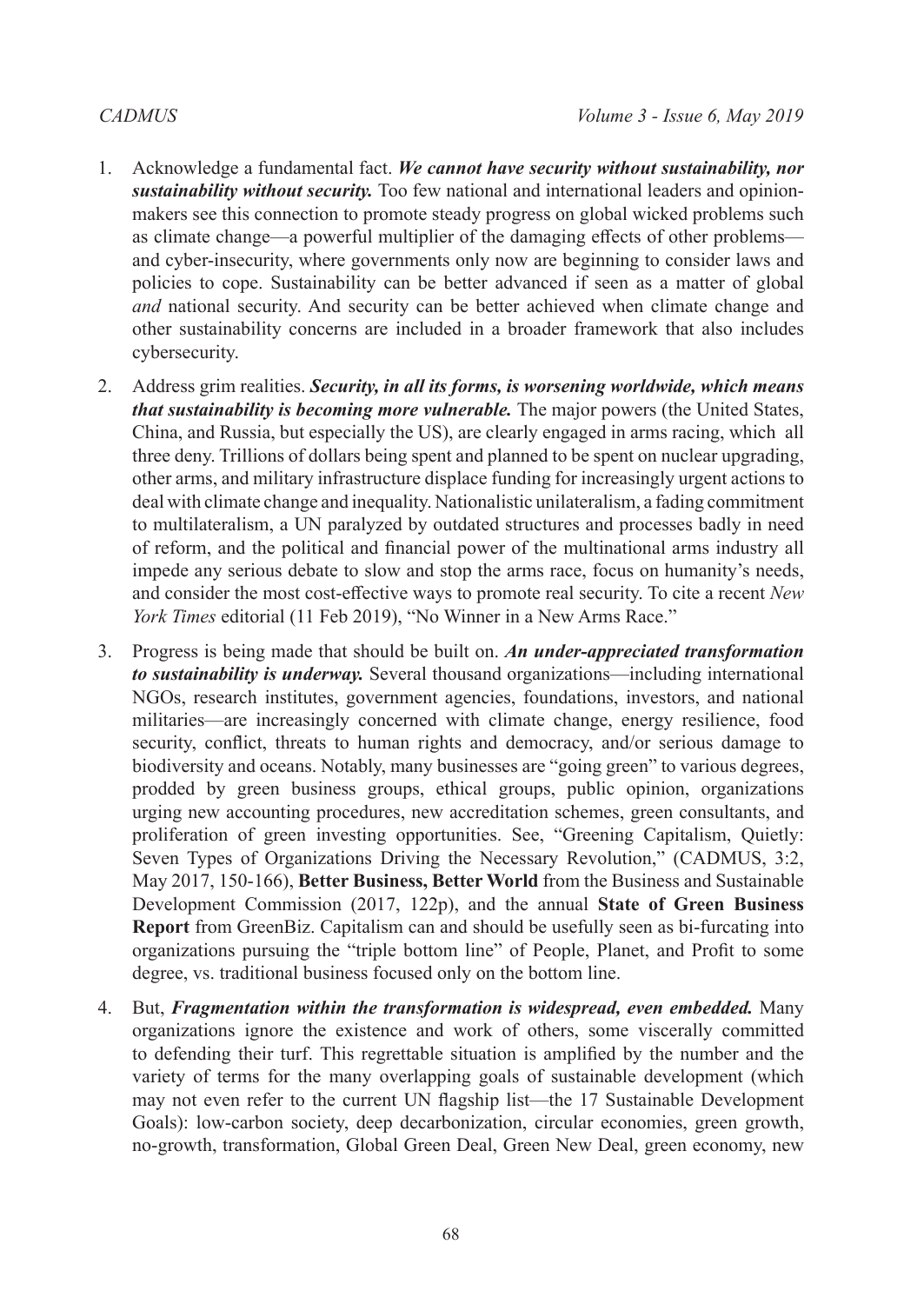climate economy, and others. Similarities and differences between these goals need to be examined, and a global guide to transformation objectives, action agendas, various cost estimates, and other related information can illuminate and reduce this fragmentation.

- 5. *The intensifying global information explosion is out of control.* The information environment has changed beyond recognition in just three decades, and the emerging Internet of Things will further the ever-growing array of entertainment and useful information. Every day, more people use more non-stop media to produce more information: some true, some false; some of profound importance but most arguably trivial and distracting. Good news for security and sustainability does exist: many of the organizations engaged in the transformation offer free online reports that are authoritative, handsomely produced, and amply documented. The bad news is that most of these reports are unknown, ignored by much of academia, the media, businesses, and competing "S&S" organizations. To cut through the clutter, frequently updated "Top Ten" or "Top 20" lists are needed to prioritize our thinking (see **Scientists Reporting: Top 20 Recent Online Reports on the Global Environmental Emergency to be published in the October '19 issue of** *Cadmus*).
- 6. Barring nuclear war or pandemics, *Global population in 2050 is likely to have grown by 30%, from 7.6 billion today to 10 billion.* This is not the population "bomb" widely feared—and scoffed at—some 50 years ago, but growth must not be ignored or pooh-poohed. Fertility rates are declining, but so are mortality rates as medicine and health improve. An extra 2.4 billion people will surely add to planetary stresses and consumption of resources. In addition, and already clearly underway, the space for humanity to live and work in the absence of fear and want is declining due to coastal flooding, drought, desertification, and contamination by military and civilian activities. The recent IPBES report on land (See Scientists Reporting) notes that degradation "is negatively impacting the well-being of at least 3.2 billion people." As climate change continues, human displacement will increase, provoking many more millions to seek better 'space', even though they are often unwelcome or even barred by more and more right-wing, nationalistic governments. A global population and migration strategy is urgently needed, more than ever. Reaching widespread consensus on this issue will test all of us.
- 7. *A New Political Continuum is needed to supplement traditional "Left-Right" thinking.*  Science-based thinking in the public interest, which focuses on the "needed," "the tested," and the "good," should be contrasted with authoritarian, corrupt, plutocratic, simplistic, willfully ignorant "Gangster Governments" that favor special interests and keep inept leaders in power. There will still be a need for debate between left and right about the "how" and "how much" of government intervention in society and the economy to reduce growing inequality and promote well-being. But good governance must be derived from the flood of evidence-based books, reports, papers, essays, and blogs issued by academics, researchers, and activists. The climate deniers of the fossil fuel industry (oil, gas, and especially coal), the big polluters (mining, chemicals, and big agriculture, especially meat producers), and the Security Industrial Complex of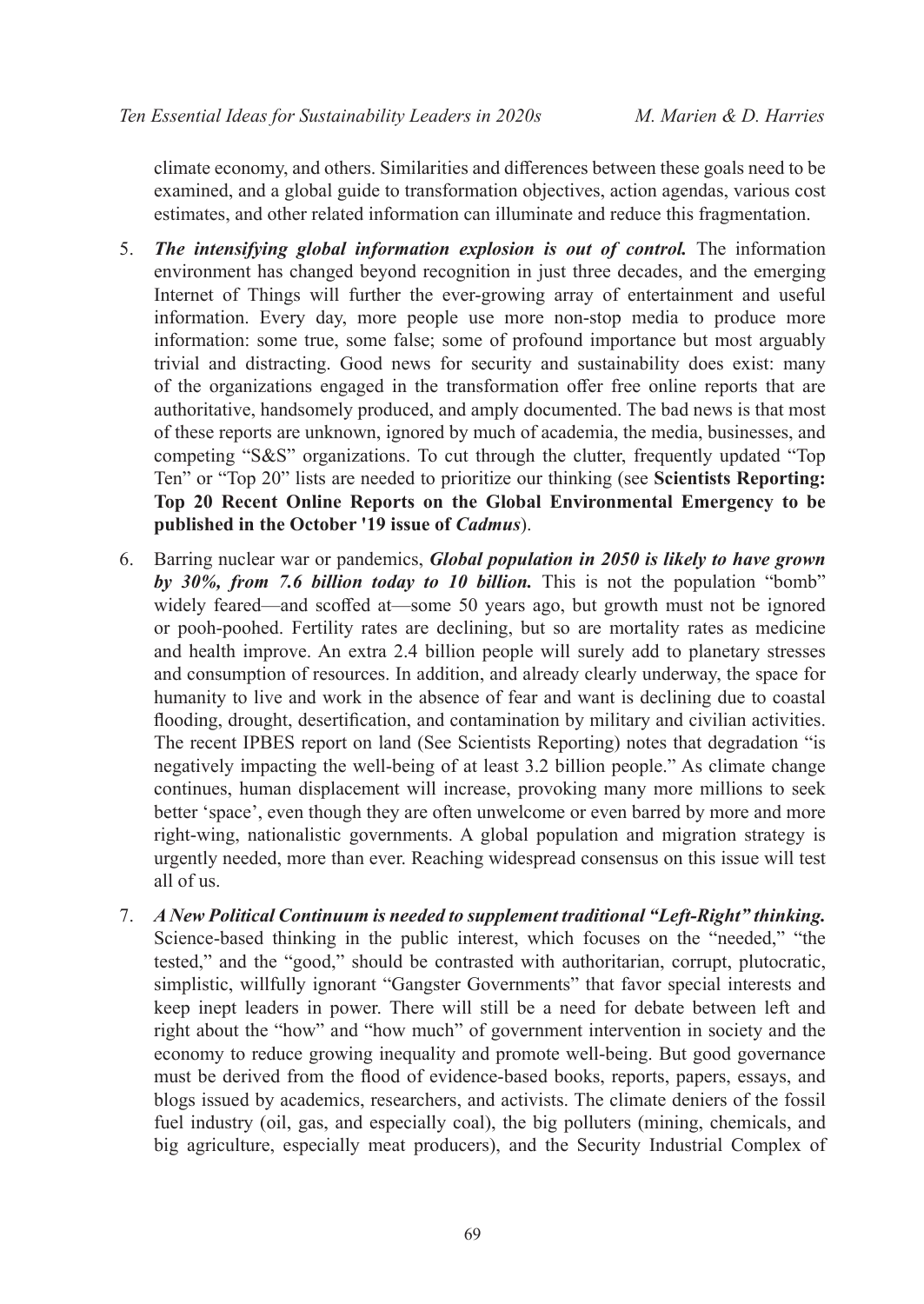well-funded arms producers, must all be constantly exposed for their distorted and selfinterested views and actions that do not serve the public interest or majority desires.

*"'New economics' will arrive and endure only with wider cooperation among dissident economists, and an effective strategy to promote the value of nature's services, calculating costs of pollution, alternative measures to GNP, the role of social capital, and costs and benefits of plausible climate policies."*

- 8. *A New Economics for the 21st century is needed to supplement and eventually replace industrial-era economics.* The economics profession is yet another embedded interest group that refuses to consider appropriate measures such as the Genuine Progress Indicator or the Index of Sustainable Economic Welfare that give a more accurate picture of well-being. WAAS has sponsored a wide-ranging New Economics Working Group (see *CADMUS,* May 2017, pp10-44), but it lacks a strategy that focuses on actionable options or differentiates itself from several dozen other 'new economics' groups. For the most part, all the groups ignore the others, unless one of them openly criticizes their procedures and output. 'New economics' will arrive and endure only with wider cooperation among dissident economists, and an effective strategy to promote the value of nature's services, calculating costs of pollution, alternative measures to GNP, the role of social capital, and costs and benefits of plausible climate policies. The need for an appropriate 21st century economics is perhaps best articulated by **An Introduction to Ecological Economics** by Robert Costanza, Herman Daly, and five others (CRC Press, 2nd edition, 2015, 337p).
- 9. *New sources of non-polluting energy and new foods and food production methods are emerging.* All have offsetting effects, but most are still preferable on a cost/benefit basis. Solar panels and onshore and offshore wind farms (and better battery systems for storing this energy) are increasingly competing for attention with hydrogen and other fuel cells, algae and other biofuels, wave and tidal systems, nuclear fusion, low-energy nuclear reactors (LENR), and small nuclear reactors (SNR) as options for displacing coal, oil, and natural gas. None are easy or cost-free to establish, whether due to politics, public opinion, vested energy interests, space limitations, or interference with established activities. A level playing field is needed so all options can fairly compete. New foods such as meat replacements based on vegetables, large-scale provision of foods from insects and/or seaweed, organic agriculture, and produce sourced in vertical farms or mobile mini-farms, face challenges of scale and embedded public tastes. Protocols for dealing with the contradictions provoked by new and different energy and food forms have yet to be established.
- 10. Climate change is certainly a major problem, and reducing and capturing carbon emissions is a major and widely-articulated response. All well and good, but *the climate change*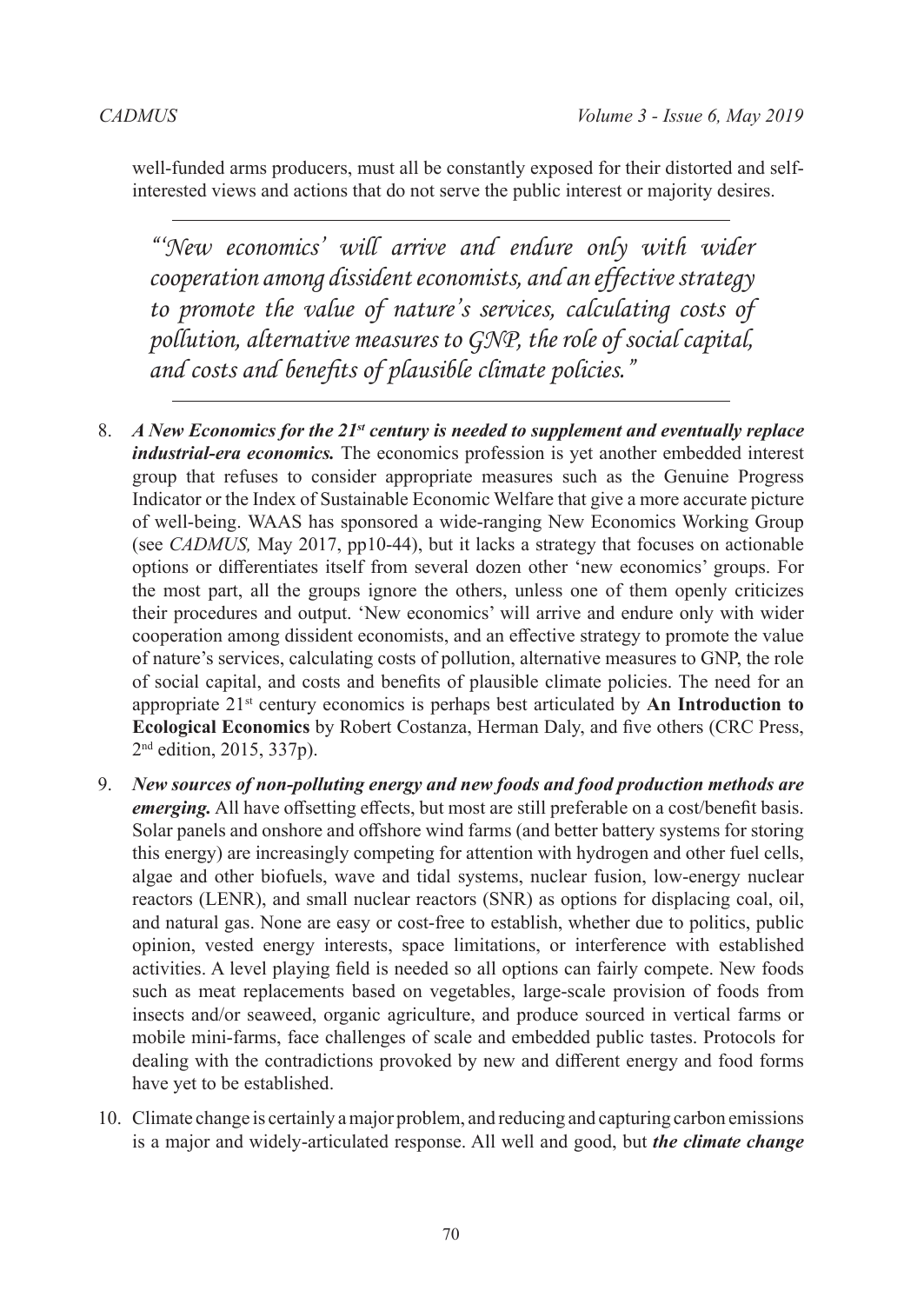*problem is understated, and climate is only part of a wider set of urgent environmental problems.* The climate outlook is consistently downplayed by omitting estimates of methane from thawing Arctic ice and tundra. As warned by Cambridge physicist Peter Wadhams, "a major climate warming boost from methane is inevitable" (**A Farewell to Ice,** 2017) and he calculates extra temperature rise due to methane alone by 2040 at 0.6 °C. Does this make tackling climate change hopeless? Not necessarily, but still greater urgency should underlie climate prescriptions. Even if substantial progress is made in slowing climate change (forget "solving"), other major environmental issues must also be addressed. This was articulated ten years ago by the "planetary boundaries" concept of Johan Rockström *et al.*, but the concept is not easily conveyed and has not been picked up. Recent major science reports on global risks, land degradation, biodiversity loss, changing oceans, accelerating Arctic ice melt, threats to public health, and feeding 10 billion people strongly reinforce the planetary boundaries overview, all too briefly presented in the SRC/CoR **Transformation is Feasible** report mentioned below.

*"Everyone seeks to be "original" and educational institutions insist on it, to the neglect of integration and outreach to bridge ever-growing fragmentation."*

In sum, "Innovation," arguably the most hyped solution to almost every problem, needs a reset for a problematic world. *Less narrow innovation is needed and more cooperative aggregation, coupled with more outreach efforts in a crowded infoworld.* Everyone seeks to be "original" and educational institutions insist on it, to the neglect of integration and outreach to bridge ever-growing fragmentation. Despite the glut of books and online reports on security and sustainability topics, progress is problematic.

Strategic foresight is valuable, demonstrated by the recent report by the Stockholm Resilience Centre to the Club of Rome. **Transformation is Feasible: How to Achieve the Sustainable Development Goals within Planetary Boundaries** (Oct 2018, 58p) analyzes four future scenarios in depth: Same, Faster, Harder, and Smarter. But how many people have heard of this inspiring report, let alone read it? And how many are moved to action? Online publishing alone is insufficient. For starters, more op-ed essays, spin-off articles, and regular appearances on TV talk shows are needed.

There are probably many more "essential ideas" to prepare for and shape the coming decades. But before gathering them, time might be better spent on improving expression of the ten statements above, and identifying the interconnections and overlaps among them. No problem is an 'island'. And no problem can be "solved" and forgotten. Indeed, even making significant progress on any of today's problems, is likely to create new problems. We should not abandon hope, but the emerging world problematique demands more realism and resolve.